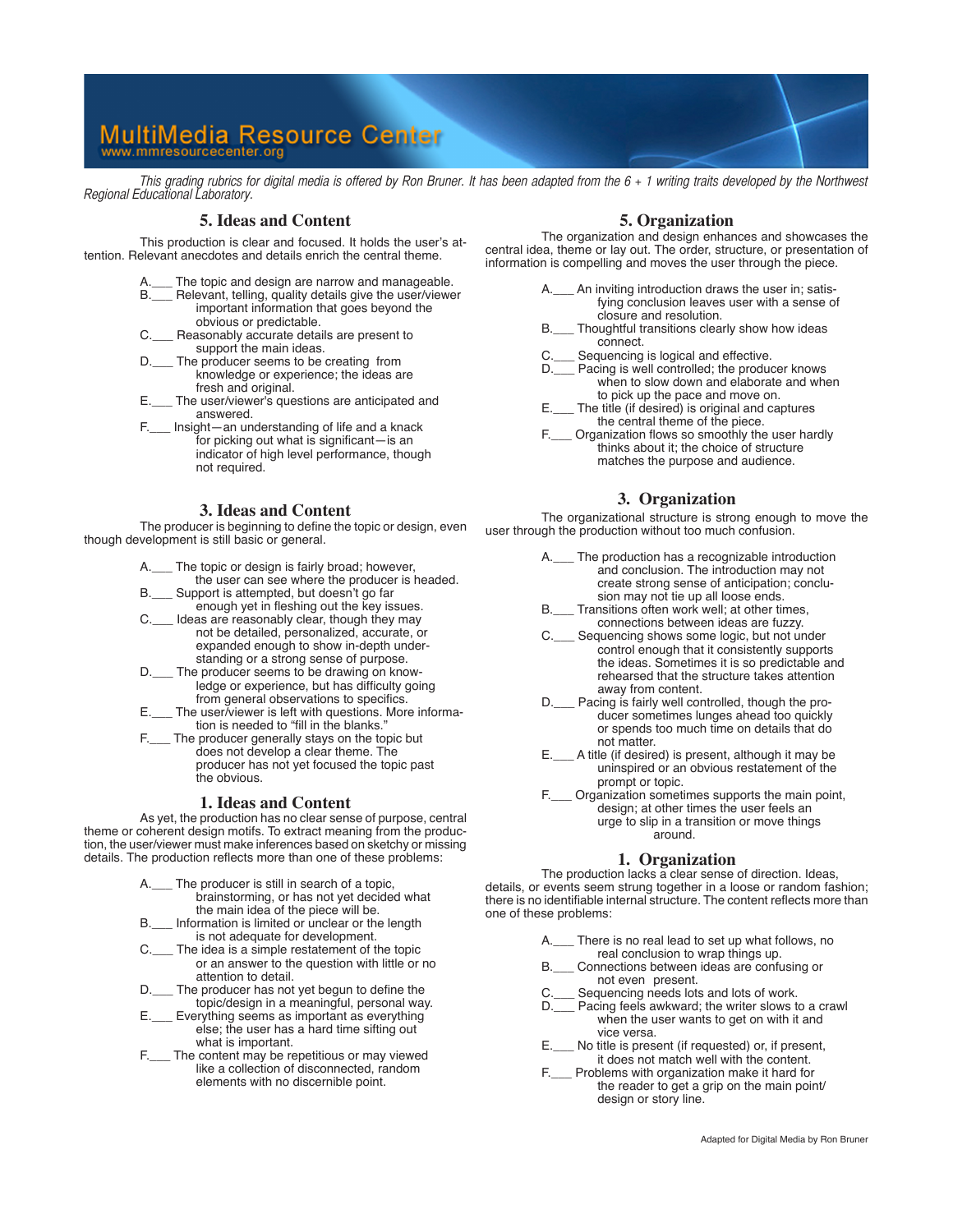# **5. Conventions**

The producer/designer demonstrates a good grasp of standard production conventions and uses conventions effectively to enhance usability. Errors tend to be so few that just minor tune-ups would get this piece ready for presentation.

- Spelling, language and design elements are generally correct.
- Fig. The media usage is accurate, even creative, and guides the user through the content.
- A thorough understanding and consistent application of skills are present.<br>D. Equipment and software skills are c
- D.\_\_\_ Equipment and software skills are correct and contribute to clarity and style.
	- $\_$  The design tends to be sound and reinforces the organizational structure.
	- The producer may manipulate conventions for stylistic effect—and it works! The piece is very close to being to publish.

#### **3. Conventions**

The producer/designer shows reasonable control over a limited range of standard production conventions. Conventions are sometimes handled well and enhance usability; at other times, errors are distracting.

- <sup>2</sup> Spelling, language and design elements are usually correct or reasonably phonetic on common
- elements but the more difficult are problematic.<br>B. The media usage is usually correct: links or The media usage is usually correct; links or transitions are sometimes missing or wrong.
- \_ Understanding and consistent application of skills may be spotty.<br>D. Problems are not s
- D.\_\_\_ Problems are not serious enough to distort meaning but may not be correct or accurately applied all of the time.
	- E.\_\_\_ Design is attempted but may run together or begin in the wrong places.<br>F Moderate (a little of th
	- F.\_\_\_ Moderate (a little of this, a little of that) editing would be required to polish the production for publication.

#### **1. Conventions**

Errors in spelling, punctuation, capitalization, usage and grammar, and/or paragraphing repeatedly distract the reader and make the text difficult to read. The writing reflects more than one of these problems:

- A. Spelling, language or design errors are frequent.<br>B. The media is often incorrect.
- B. The media is often incorrect.<br>C. Skill is random and only the
- Skill is random and only the easiest rules show awareness of correct use.<br>D. Problems in usage is very not
- Problems in usage is very noticeable, frequent, and affect meaning.
	- E.\_\_\_ Design is missing, irregular, or so frequent that it has no relationship to the organizational struc ture.
	- F.\_\_\_ Extensive editing (virtually everything) would be required to polish the production.

## **5. Language Content/Word Choice**

Words convey the intended message in a precise, interesting, and natural way. The words are powerful and engaging.

- Words are specific and accurate; it is easy to understand just what the producer means.
- B.\_\_\_ The words and phrases create pictures and linger in the user's mind.
	- C.\_\_\_ The language is natural and never overdone; both words and phrases are individual and effective.<br>D lively verbs
	- Lively verbs energize the writing. Precise nouns and modifiers add depth and specficity.
	- \_ Striking words and phrases often catch the user's eye—and linger in the user's mind. (The reader can recall a handful when reflecting on the paper.)
	- F.\_\_\_ Precision is obvious. The producer has taken care to put just the right word or phrase in just the right spot.

# **3. Language Content/Word Choice**

The language is functional, even if it lacks much energy. It is easy to ascertain the producers meaning on a general level.

- \_ Language/words are adequate and correct in a general sense; they simply lack flair and originality.<br>B. Familiar words
- B.\_\_\_ Familiar words and phrases communicate but rarely capture the user's imagination. Still, the production may have one or two fine moments.
	- C.\_\_\_ Attempts at colorful language show a willing ness to stretch and grow, but sometimes it goes too far (thesaurus overload!).
	- \_ The production is marked by passive verbs, everyday nouns and adjectives, and lack of interesting adverbs.
- E.\_\_\_ The words are only occasionally refined; it's more often "the first thing that popped into my mind."
	- F.\_\_\_ The words and phrases are functional—with only a moment or two of sparkle.

# **1. Language Content/Word Choice**

The producer struggles with a limited vocabulary, searching for words to convey meaning. The production reflects more than one of these problems.

- \_ Language is so vague that only a limited message comes through.
- Meaningless words is all the user hears or sees.
- Words are used incorrectly making the message secondary to the misfires with the words.<br>D I imited yocah
- Limited vocabulary and/or frequent misuse of parts speech impair understanding.
	- E.\_\_\_ Jargon or cliches distract or mislead. Persistent redundancy distracts the reader.
	- Problems with language leave the reader wondering what the producer is trying to say. The words just don't work in this piece.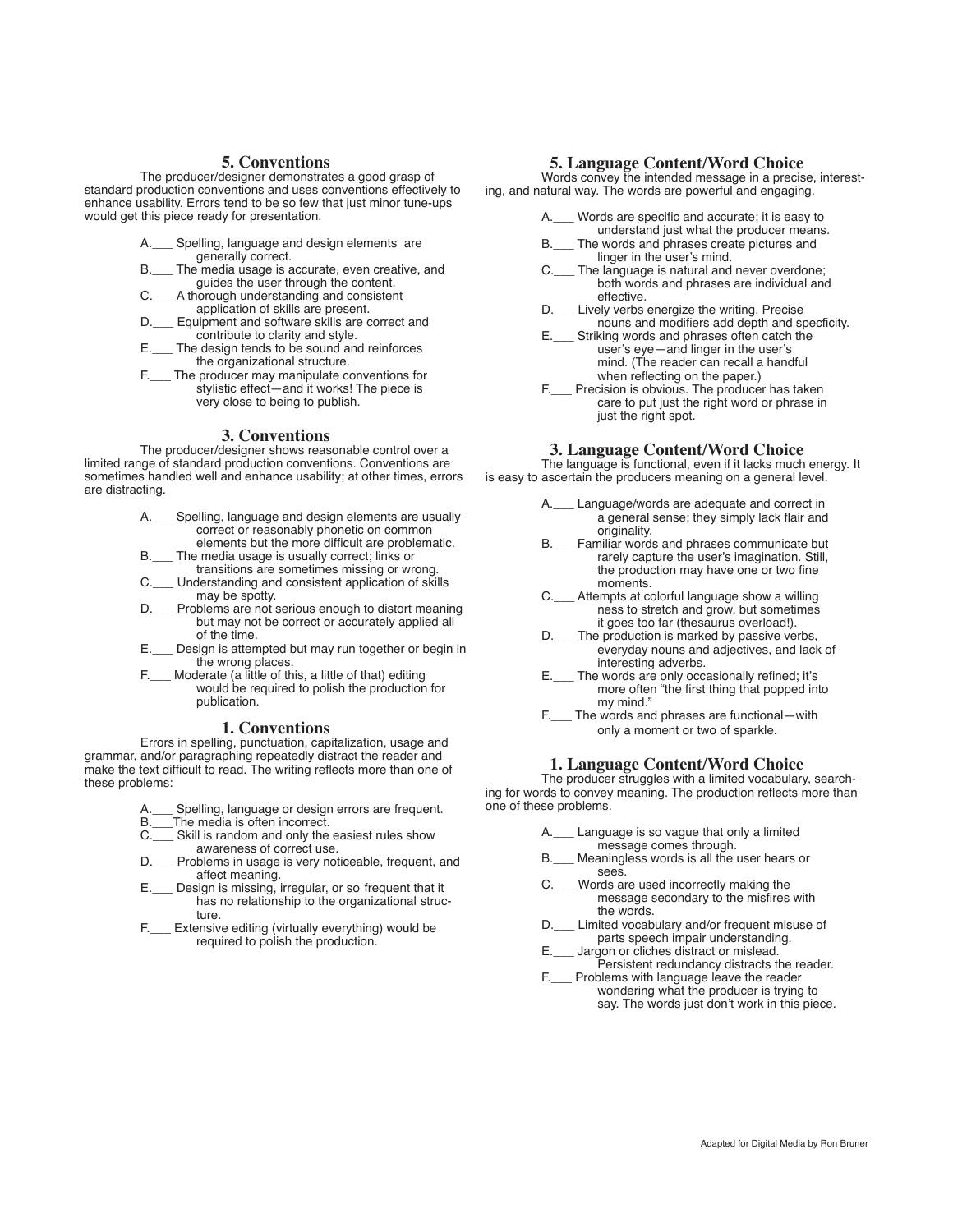## **5. Language Fluency**

 The language has an easy flow, rhythm and cadence. Sentences are well built, with strong and varied structure.

- \_ Sentences are constructed in a way that
- underscores and enhances the meaning.
- Sentences vary in length as well as structure. Fragments, if used, add style. Dialogue, if present, sounds natural.
- Purposeful and varied sentence beginnings add variety and energy.
- D.\_\_\_ The use of creative and appropriate connectives between sentences and thoughts shows how
	- each relates to and builds upon the one before it.<br>F The writing has cadence: the writer has thought The writing has cadence; the writer has thought about the sound of the words as well as the meaning. Reading it aloud is a breeze.

## **3. Language Fluency**

The language hums along with a steady beat but tends to be more pleasant or businesslike than musical, more mechanical than fluid.

- \_ Although sentences may not seem artfully crafted or musical, they get the job done in a routine fashion.<br>B Sentences are usual
- B.\_\_\_ Sentences are usually constructed correctly; they hang together; they're sound.
	- C.\_\_\_ Sentence beginnings are not ALL alike; some variety is attempted.
	- D. The reader sometimes has to hunt for clues (e.g., connecting words and phrases like however, therefore, naturally, after awhile) that show how sentences interrelate.
	- E.\_\_\_ Parts of the text invite expressive oral reading; others may be stiff, awkward, choppy, or gangly.

# **1. Language Fluency**

The user/viewer has to practice quite a bit in order to give this production a fair interpretive use. The production reflects more than one of the following problems:

- A.\_\_\_ Sentences are choppy, incomplete, rambling, or awkward; they need work. The patterns may create a singsong rhythm or a chop chop cadence that lulls the reader to sleep.
- B.\_\_\_ There is little or no "sentence sense" present. Even if this piece was flawlessly edited, the sentences would not hang together.<br>C. Many sentences begin the same way-
	- Many sentences begin the same way—and may follow the same patterns (e.g., subject-verb object) in a monotonous pattern.<br>D. Endless connectives (and and so but
	- $\_$  Endless connectives (and, and so, but then, because, and then, etc.) or a complete lack of connectives create a massive jumble of language.
- E.<sub>\_\_\_</sub>\_ The text does not invite expressive reading or listen-<br>ing ing and the state of the state of the state of the state of the state of the state of the state of the state o

#### **5. Voice**

The producer speaks directly to the user/viewer in a way that is individual, compelling, and engaging. The producer "aches with caring" yet is aware and respectful of the audience and the purpose for the production.

- The user feels a strong interaction with the producer, sensing the person behind the words.
- \_ The producer takes a risk by revealing who he/she is and what he/she thinks.
- \_ The tone and voice give flavor and texture to the message and are appropriate for the purpose and audience.<br>D Narrative seems honest per
- \_\_ Narrative seems honest, personal, and produced from the heart. Expository or persuasive reflects a strong commitment to the topic by showing why the user needs to know this and why he/she should care.
	- E.\_\_\_ The production makes the user think about and react to the producer's point of view.

#### **3. Voice**

The producer seems sincere, but not fully engaged or involved. The result is pleasant or even personable but not compelling.

- A.\_\_\_ The production communicates in an earnest, pleasing manner.
	- B.\_\_\_ Only one or two moments here or there surprise, delight, or move the user.
	- The producer seems aware of an audience but weighs ideas carefully and discards personal insights in favor of safe generalities.<br>D. Narrative seems sincere but not passion
	- \_\_ Narrative seems sincere, but not passionate; expository or persuasive writing lacks con sistent engagement with the topic to build credibility.
	- E.\_\_\_ The producer's willingness to share his/her point of view may emerge strongly at some place.

#### **1. Voice**

The producer seems indifferent, uninvolved, or distanced from the topic and/or audience. As a result, the production reflects more than one of the following problems:

- A.\_\_\_ Production is in a kind of monotone that flattens all potential highs or lows of the mes sage.
	- The production is humdrum and "risk-free."
	- Producer is not concerned with the audience or the style is a complete mismatch for the intended user.
	- The production is lifeless or mechanical; depending on the topic, it may be overly tec nicalor jargonistic.
	- E.\_\_\_ No point of view is reflected in the production.